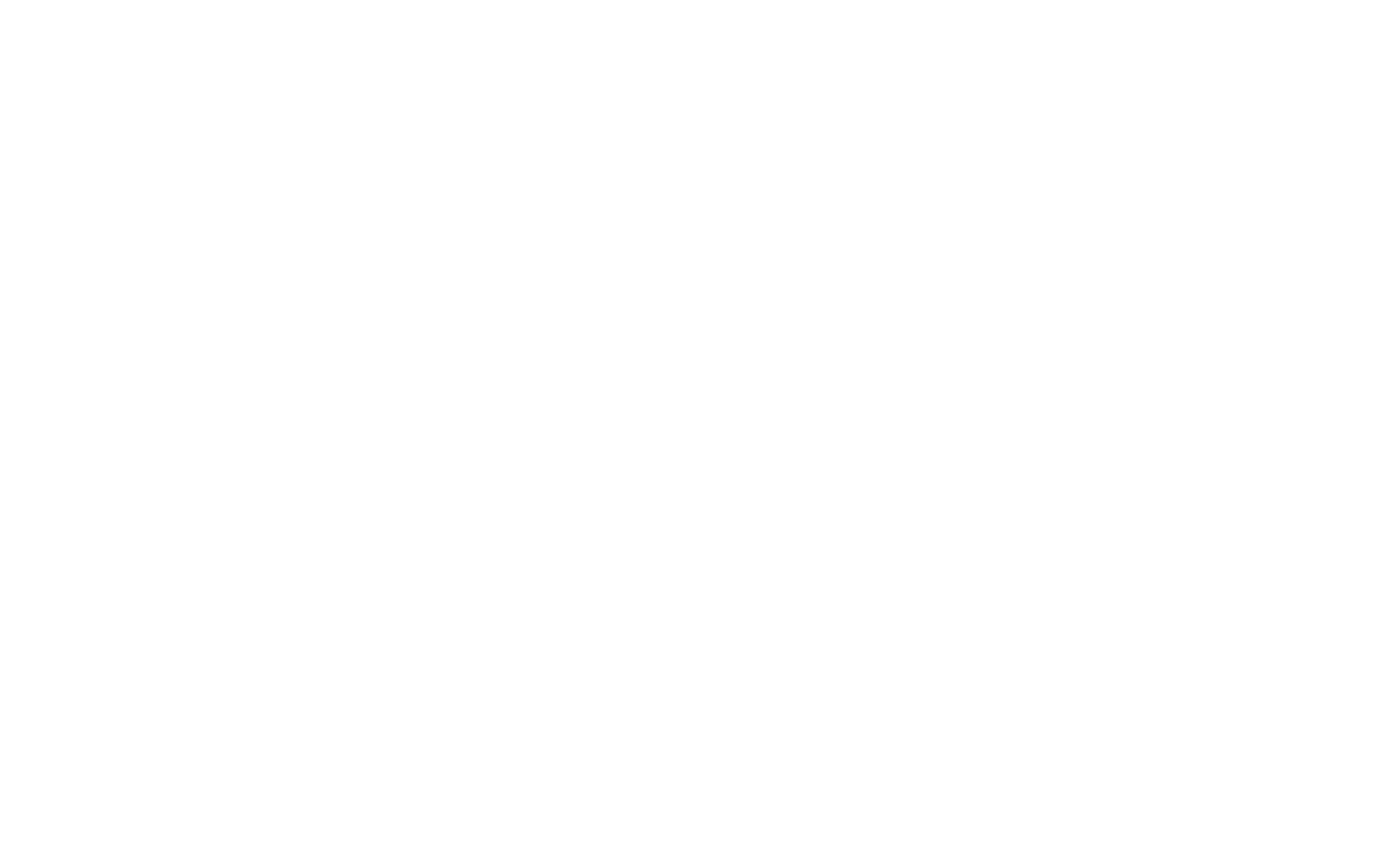### CONSEJO PROVINCIAL DE EDUCACION PAGINA: 1 JUNTA DE CLASIFICACION DE EDUCACION PRIMARIA FECHA DE EMISION:06/12/2021

# LISTADO DEFINITIVO DOCENTES TITULARES ASCENSO POR ESCUELA A¥O 2022.-

| Nro Apellido y Nombre Tit A.P. ---- SERVICIOS DOCENTES ----- Ant. Cult Resi. M.A. ATP O.T. PUBL ACTIVIDADES C.C. J.E. OTRO S.D.I AIdp PUNT. OBSERVAC. PREMIOS<br>Ord M.A/E Vic Dir Sup S.T. Voc D.N. Asis Dict LOC PROV NA/IN GRA                                                                                     |   |                                                                                                              |  |                                                                                                              |                                                                                              |                                        |              |                                                   |                                                                           |                                                                                  |                                                                                                         |       |
|-----------------------------------------------------------------------------------------------------------------------------------------------------------------------------------------------------------------------------------------------------------------------------------------------------------------------|---|--------------------------------------------------------------------------------------------------------------|--|--------------------------------------------------------------------------------------------------------------|----------------------------------------------------------------------------------------------|----------------------------------------|--------------|---------------------------------------------------|---------------------------------------------------------------------------|----------------------------------------------------------------------------------|---------------------------------------------------------------------------------------------------------|-------|
|                                                                                                                                                                                                                                                                                                                       |   |                                                                                                              |  |                                                                                                              |                                                                                              |                                        |              |                                                   |                                                                           |                                                                                  |                                                                                                         |       |
|                                                                                                                                                                                                                                                                                                                       |   |                                                                                                              |  |                                                                                                              |                                                                                              |                                        |              |                                                   | $0.10$ $0.20$                                                             |                                                                                  | 3.00 31.10                                                                                              |       |
|                                                                                                                                                                                                                                                                                                                       |   |                                                                                                              |  |                                                                                                              |                                                                                              | 10.00 0.10<br>$10.00$ 0.10             |              | 2.25<br>1.50                                      | 0.10<br>0.15                                                              | 3.00 30.25                                                                       | 28.55                                                                                                   |       |
| 1 MI GUEZ CRI STI NA<br>2 MEDINA PEREYRA<br>3 ALE IARA NAIR<br>4 VERDEJOS VIRGINIA<br>5 PUCHI DANIEL<br>6 VARGAS BARBARA<br>7 SILVA CLAUDIA SUSANA<br>8 GONZALEZ CYNTHIA<br>9 CARCAMO SUSANA<br>10 PUCHI CARLA JOHANNA<br>11 PAGLI ARI PERALTA<br>12 YBARRA CAROLA<br>13 PAZ FANY DEL VALLE<br>14 BONADA GISELA IVANA | 9 | 3.00<br>2.20<br>3.40<br>2.40<br>4.00<br>2.00<br>3.00<br>3.00<br>2.60<br>2.20<br>2.40<br>2.60<br>1.80<br>1.40 |  | 3.00<br>2.60<br>2.80<br>3.00<br>1.65<br>1.85<br>1.05<br>1.70<br>1.40<br>1.35<br>0.95<br>2.45<br>0.45<br>1.45 | 10.00<br>10.00<br>10.00<br>10.00<br>9.80<br>10.00<br>10.00<br>10.00<br>10.00<br>6.30<br>6.30 | 10.00 0.80<br>10.00 1.40<br>10.00 0.50 | 0.20<br>0.10 | 2.50<br>2.00<br>$0.10 \quad 1.25$<br>1.00<br>2.50 | 0.10<br>0.10<br>0.10<br>0.10<br>0.10 0.10<br>0.10<br>0.15<br>0.10<br>0.10 | 3.00 30.30<br>2.00 27.35<br>3.00 27.15<br>3.00 26.65<br>3.00 25.75<br>3.00 23.05 | 3.00 31.40<br>3.00 28.30<br>3.00 27.50<br>3.00 27.20<br>3.00 26.00<br>3.00 25.75<br>24.15<br>3.00 21.25 | 0.300 |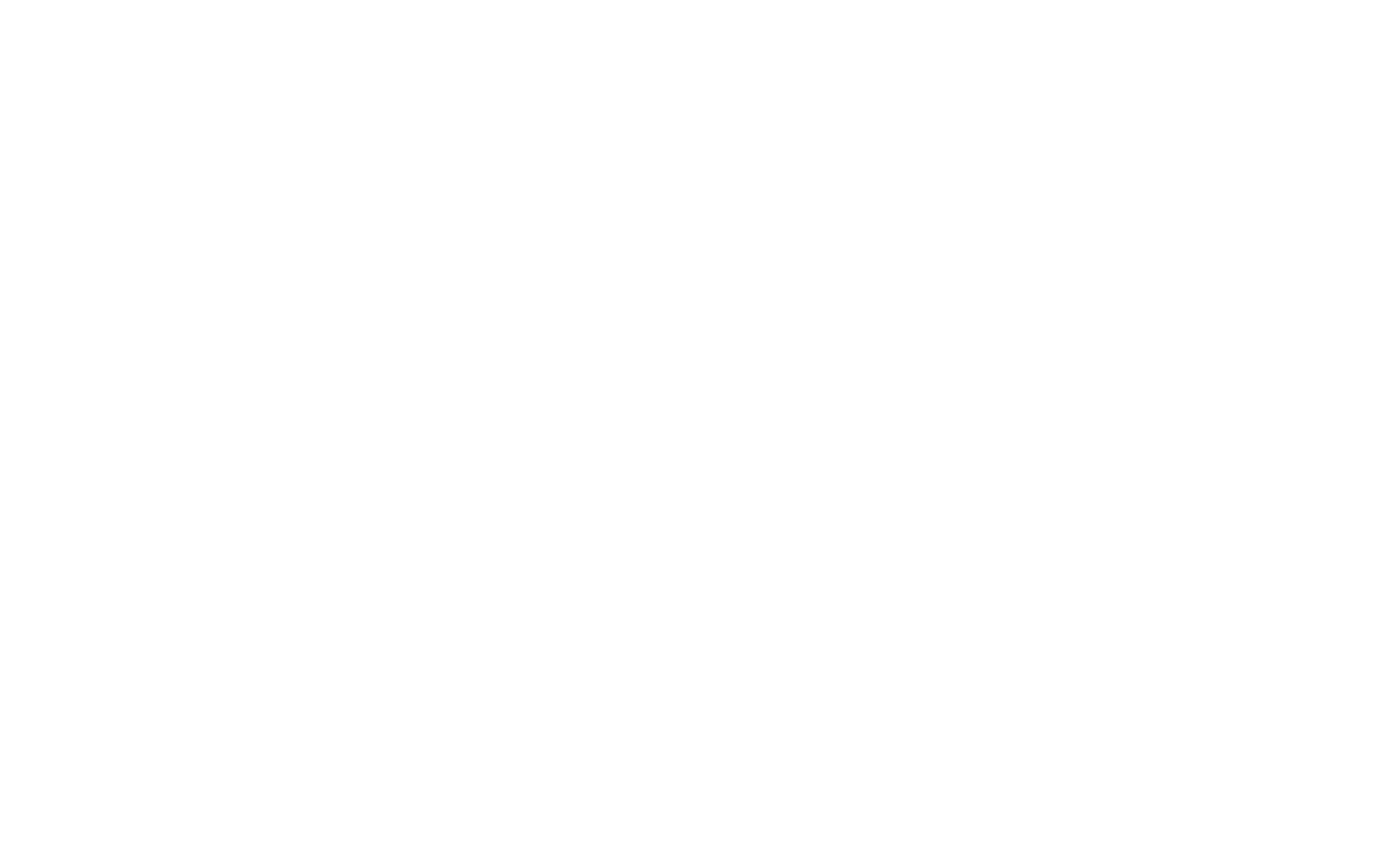CONSEJO PROVINCIAL DE EDUCACION PAGINA: 2 JUNTA DE CLASIFICACION DE EDUCACION PRIMARIA FECHA DE EMISION:06/12/2021

LISTADO DEFINITIVO DOCENTES TITULARES ASCENSO POR ESCUELA A¥O 2022.-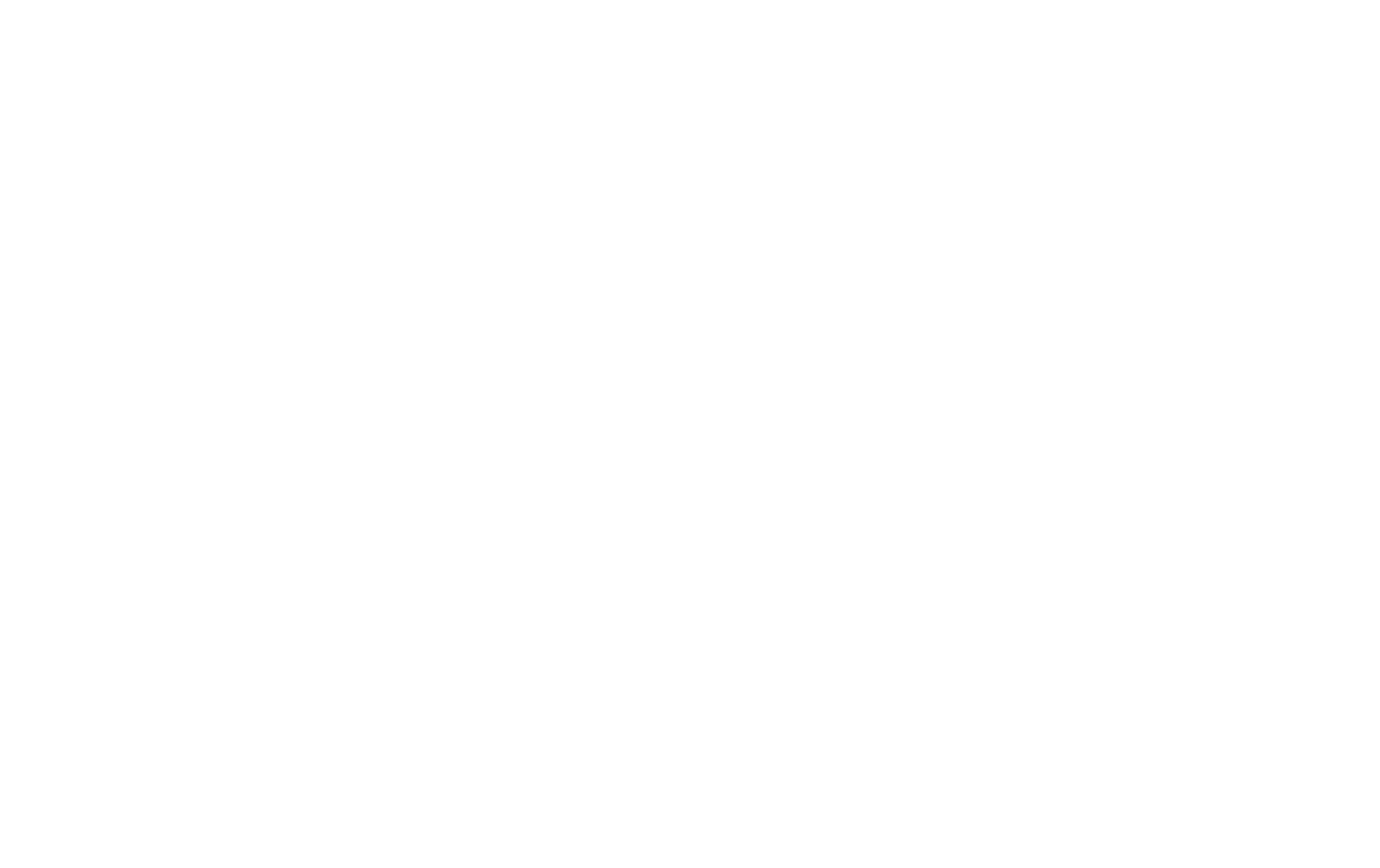### CONSEJO PROVINCIAL DE EDUCACION PAGINA: 3 JUNTA DE CLASIFICACION DE EDUCACION PRIMARIA FECHA DE EMISION:06/12/2021

# LISTADO DEFINITIVO DOCENTES TITULARES ASCENSO POR ESCUELA A¥O 2022.-

### ÚÄÄÄÄÄÄÄÄÄÄÄÄÄÄÄÄÄÄÄÄÄÄÄÄÄÄÄÄÄÄÄÄÄÄÄÄÄÄÄÄÄÄÄÄÄÄÄÄÄÄÄÄÄÄÄÄÄÄÄÄÄÄÄÄÄÄÄÄÄÄÄÄÄÄÄÄÄ¿ <sup>3</sup>Localidad:Gobernador Gregores Establecimiento:ESCUELA HOGAR 2 3 ÀÄÄÄÄÄÄÄÄÄÄÄÄÄÄÄÄÄÄÄÄÄÄÄÄÄÄÄÄÄÄÄÄÄÄÄÄÄÄÄÄÄÄÄÄÄÄÄÄÄÄÄÄÄÄÄÄÄÄÄÄÄÄÄÄÄÄÄÄÄÄÄÄÄÄÄÄÄÙ

| Ane<br>$\bigcap_{r\in\mathcal{F}}$ | -----<br>A/E | SERVI CI OS I<br>$\frac{1}{2} \frac{1}{2} \frac{1}{2} \frac{1}{2} \frac{1}{2} \frac{1}{2} \frac{1}{2} \frac{1}{2} \frac{1}{2} \frac{1}{2} \frac{1}{2} \frac{1}{2} \frac{1}{2} \frac{1}{2} \frac{1}{2} \frac{1}{2} \frac{1}{2} \frac{1}{2} \frac{1}{2} \frac{1}{2} \frac{1}{2} \frac{1}{2} \frac{1}{2} \frac{1}{2} \frac{1}{2} \frac{1}{2} \frac{1}{2} \frac{1}{2} \frac{1}{2} \frac{1}{2} \frac{1}{2} \frac{$<br>Dir<br>$M$ nc<br>$V$ i $\sim$<br>Sun S | M A<br>ATP<br>Resi<br>Ant<br>3 H H | <b>PUBL</b><br>ACTI VI I<br><b>DADES</b> | <b>PUNT</b><br>RVA(<br>OTRO<br>AI dr | <b>PREMIOS</b> |
|------------------------------------|--------------|---------------------------------------------------------------------------------------------------------------------------------------------------------------------------------------------------------------------------------------------------------------------------------------------------------------------------------------------------------------------------------------------------------------------------------------------------------|------------------------------------|------------------------------------------|--------------------------------------|----------------|
|                                    |              |                                                                                                                                                                                                                                                                                                                                                                                                                                                         |                                    |                                          |                                      |                |

 ÚÄÄÄÄÄÄÄÄÄÄÄÄÄÄÄÄÄÄÄÄÄÄÄÄÄÄÄÄÄÄÄÄÄÄÄÄÄÄÄÄÄÄÄÄÄÄÄÄÄÄÄÄÄÄÄÄÄÄÄÄÄÄÄÄÄÄÄÄÄÄÄÄÄÄÄÄÄÄÄÄÄÄÄÄÄ¿ 3 MAESTROS DE A¥O EN CONDICIONES DE ACCEDER A LA VICEDIRECCION DE EGB 1 Y 2 <sup>3</sup> ÀÄÄÄÄÄÄÄÄÄÄÄÄÄÄÄÄÄÄÄÄÄÄÄÄÄÄÄÄÄÄÄÄÄÄÄÄÄÄÄÄÄÄÄÄÄÄÄÄÄÄÄÄÄÄÄÄÄÄÄÄÄÄÄÄÄÄÄÄÄÄÄÄÄÄÄÄÄÄÄÄÄÄÄÄÄÙ

| <b>BARRIOS ROSAURA</b>                | -40             | $\sim$ $\sim$<br>$\prec$ 1<br>ں . ے | -80 | $\sim$ $\sim$<br>$\epsilon \cdot \epsilon$ | 29.85<br>3.00 |
|---------------------------------------|-----------------|-------------------------------------|-----|--------------------------------------------|---------------|
| ORTI <sub>2</sub><br>LAURA<br>EUGENIA | 00 <sub>o</sub> | 1C                                  |     |                                            | 25.20<br>3.00 |